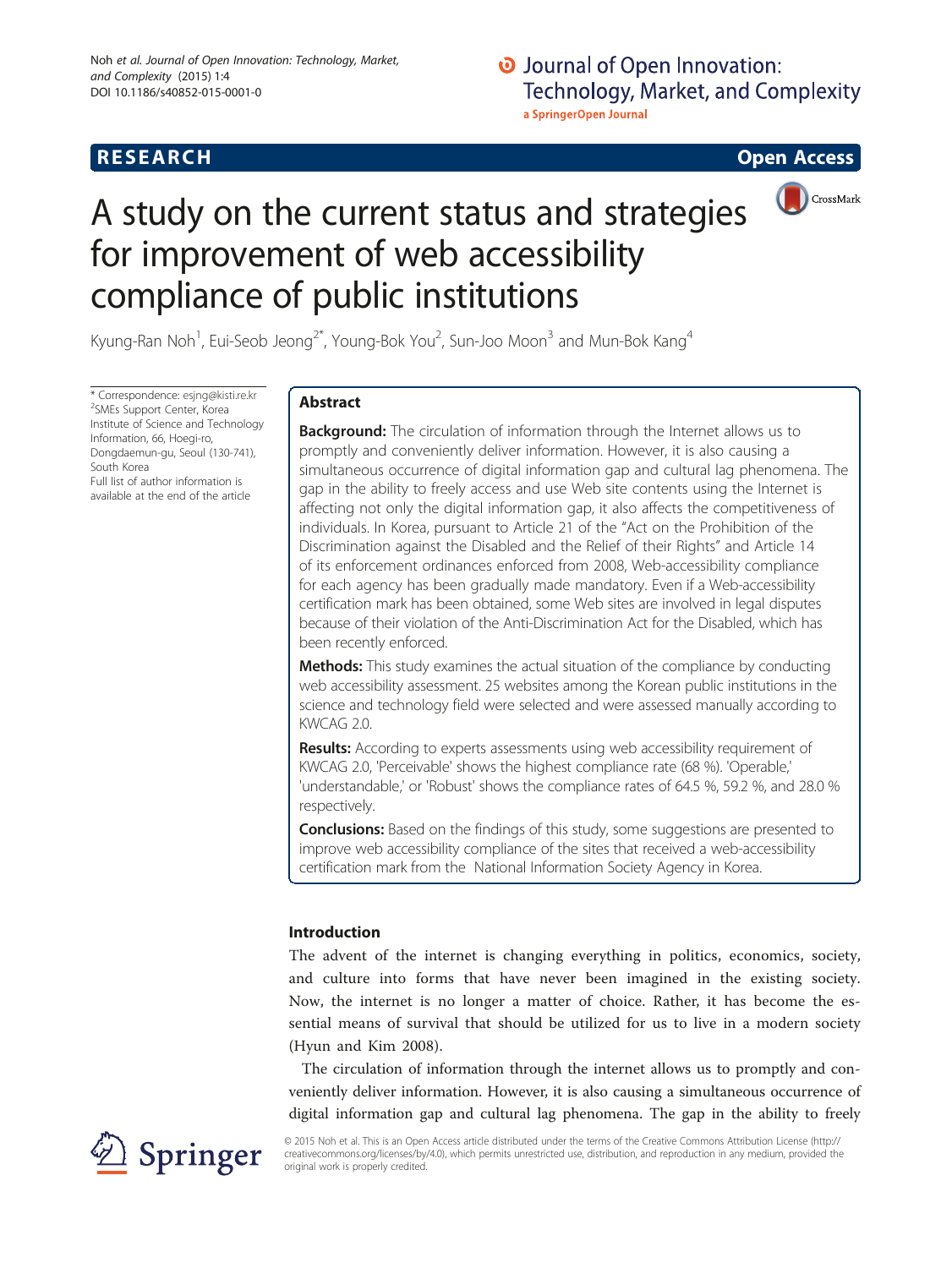access and use website contents using the internet is affecting not only the digital information gap, it also affects the competitiveness of individuals.

The age group of internet users continuously widens along with the increased trend of the number of domestic internet users. As such, the current age group of internet users has been expanded to include people in their prime and the elderly, which in the past only included those who were in their 20 s and 30 s. The number of the aged internet users is increasing, and the pattern of their internet use also becomes more diverse.

As the percentage of the elderly generation increases more than ever, Korea, which has already become an aging society, is worrying about the possibility of a continuous increase in information gap among the elderly. Moreover, there is also the possibility of this group becoming a part of information-vulnerable class of people. The social and economic gap caused by the digital information gap is creating inequality and serious social conflicts. One of the major causes of such digital information gap is the noncompliance with web accessibility.

As the range of web users is gradually expanding to include the disabled or the old and weak, advanced countries—such as the United States, Canada, Australia, and Europe—enacted laws on web accessibility at the beginning of 2000. This was conducted through the policy of information gap resolution. Such allowed everyone to freely and equally access, as well as use, all the information provided by a website under any technical environment, even if they do not have professional knowledge. In the United States, state-of-the-art information technology enterprises, such as IBM, Microsoft, and Oracle, including the White House home page, strictly follow the principle of accessibility. On their home pages, "pop-up windows" and "moving pictures" are not used because they might be confusing for people who are suffering from mental disorders. In the United Kingdom, an administrative institution who is charge of the entire e-government business has already prepared the duties that should be observed by the governmental websites at the end of 1999. From November 2000, Japan has also made it compulsory for all public offices and institutions to comply with "Web-content accessibility guidelines," which was created by the Ministry of Posts and Telecommunications in November 2000 (Park et al. [2010\)](#page-16-0).

Also in Korea, pursuant to Article 21 of the "Act on the Prohibition of the Discrimination against the Disabled and the Relief of their Rights" and Article 14 of its enforcement ordinances enforced from 2008, web accessibility compliance for each agency has been gradually made mandatory. Consequently, the public and private websites should comply with web accessibility from April 11, 2013.

In Korea, it is not easy for the blind or the elderly to access websites using PCs or smart phones. After a compensation suit was filed against four public institutions and enterprises on November 29, 2012—the first of such incident in Korea—to the effect that web accessibility should be guaranteed and that the discriminative act should be remedied, a series of lawsuits took place against medical institutions, such as hospitals, as well as airlines, and even financial institutions such as banks (News Wire [2013](#page-16-0); Kim and Ryu [2010](#page-16-0)). It is also expected that a series of lawsuits will occur in the future because web accessibility compliance by all public institutions or private enterprises would have been made mandatory as the "Act on the Prohibition of the Discrimination against the Disabled and the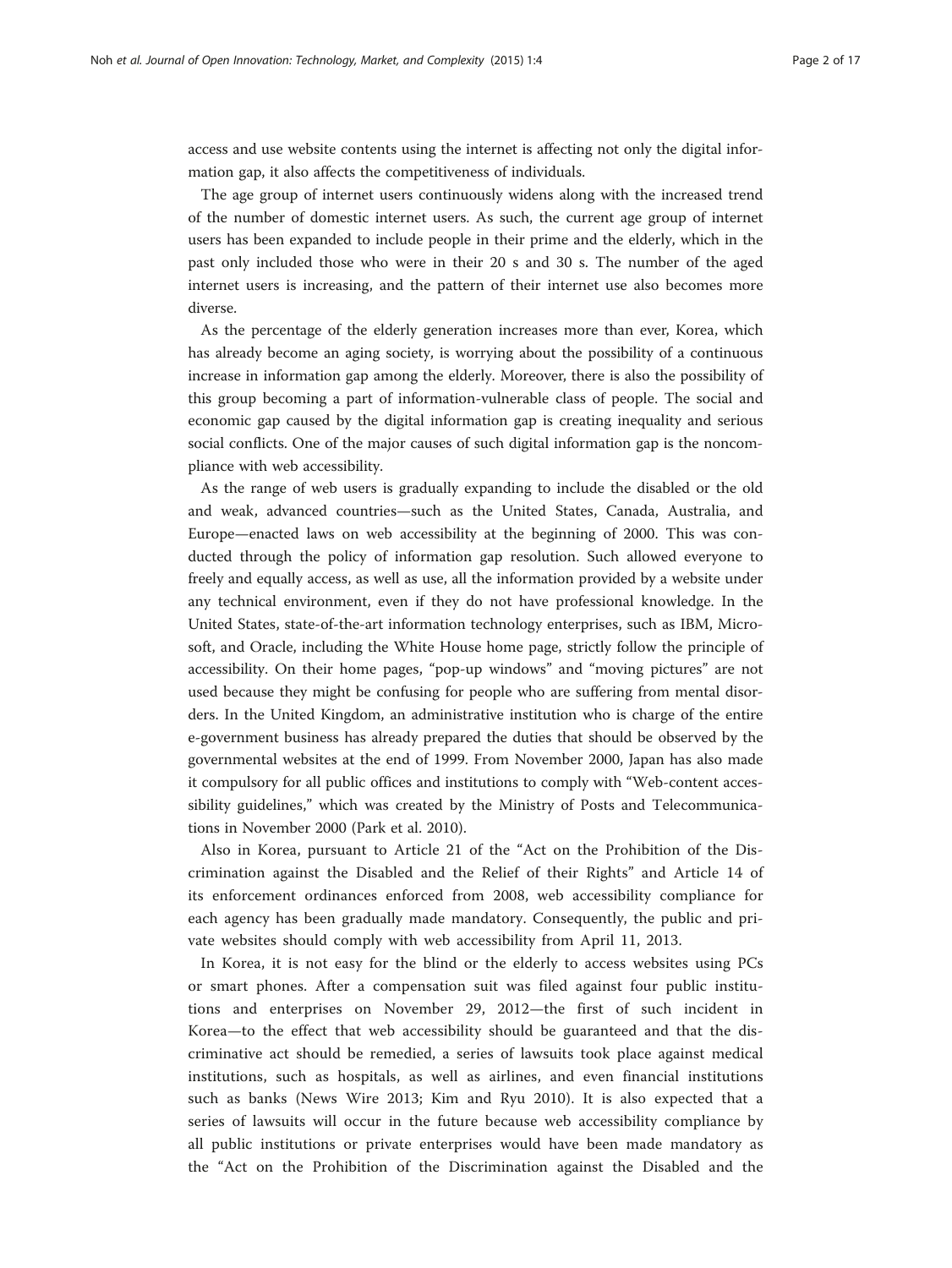Relief of their Rights" (hereinafter referred to as the Anti-Discrimination Act for the Disabled) has been enforced more widely from April 11, 2013.

The National Information Society Agency in Korea is operating a certification system that grants the level of web accessibility and offers web accessibility certification mark to excellent websites that complied with the web accessibility standard guidelines to allow any person (including the disabled or the elderly) to use their sites without causing inconvenience. The number of websites that received web accessibility quality certification increased from 15 in 2007 to 127 in 2013.

Even if a web accessibility certification mark has been obtained, some websites are involved in legal disputes because of their violation of the Anti-Discrimination Act for the Disabled, which has been recently enforced. Accordingly, this study will suggest a way to improve web accessibility by surveying the actual situation with regard to the web accessibility compliance of websites that received a Web accessibility certification mark from the National Information Society Agency in Korea. Moreover, this study will also identify items that, so far, lack compliance.

#### **Backgrounds**

#### Concept and necessity of web accessibility

Sir. Tim Berners Lee, the father of the Web, argued that "The power of the web lies in its universality. The essential element of the web is to allow all people to easily access information and share it, regardless of their disability." Thus, Lee also emphasized web accessibility in the basic philosophy of the web.

Web accessibility means guaranteeing all users equal access to all information provided by websites under any technical environment even for those without the professional ability. It also means allowing all people to easily use IT devices or services (Hyun and Kim [2008](#page-15-0)). For example, it means that Macintosh and Linux OS, as well as Microsoft OS users, including browser users of Firefox, Opera, Lynx, and Explorer can equally access internet information.

Web accessibility is a legal requirement in Korea and major advanced countries such as the US and the UK. It is applied not only to desktop computers but also to mobile devices (Jeong et al. [2013](#page-16-0)a). However, people have a wrong perception that web accessibility is just for the disabled. It is true that web accessibility compliance benefits the disabled the most, however it needs to be recognized that compliance to it also provides as much convenience to ordinary people when they use web contents. As such, it is not only for the disabled or the elderly (Lee and Lee [2007](#page-16-0); Kang et al. [2011;](#page-16-0) Jung and Hong [2014\)](#page-16-0).

The greatest importance of web accessibility is that all users can have an equal opportunity in using websites. The benefits that can be obtained through web accessibility compliance are as follows (Hyun and Choi [2003](#page-15-0); National Information Society Agency [2003](#page-16-0)).

First, the number of various user groups can be expanded through web accessibility compliance. In other words, if web accessibility is secured, the number of users who can efficiently use websites will also increase. In the aspect of business, web accessibility compliance can remove obstacles that restrict the customers' use of websites and result in a sales increase effect through the former.

Second, the websites that obtained web accessibility can have the advantage of being able to provide web contents without great difficulty using the latest devices,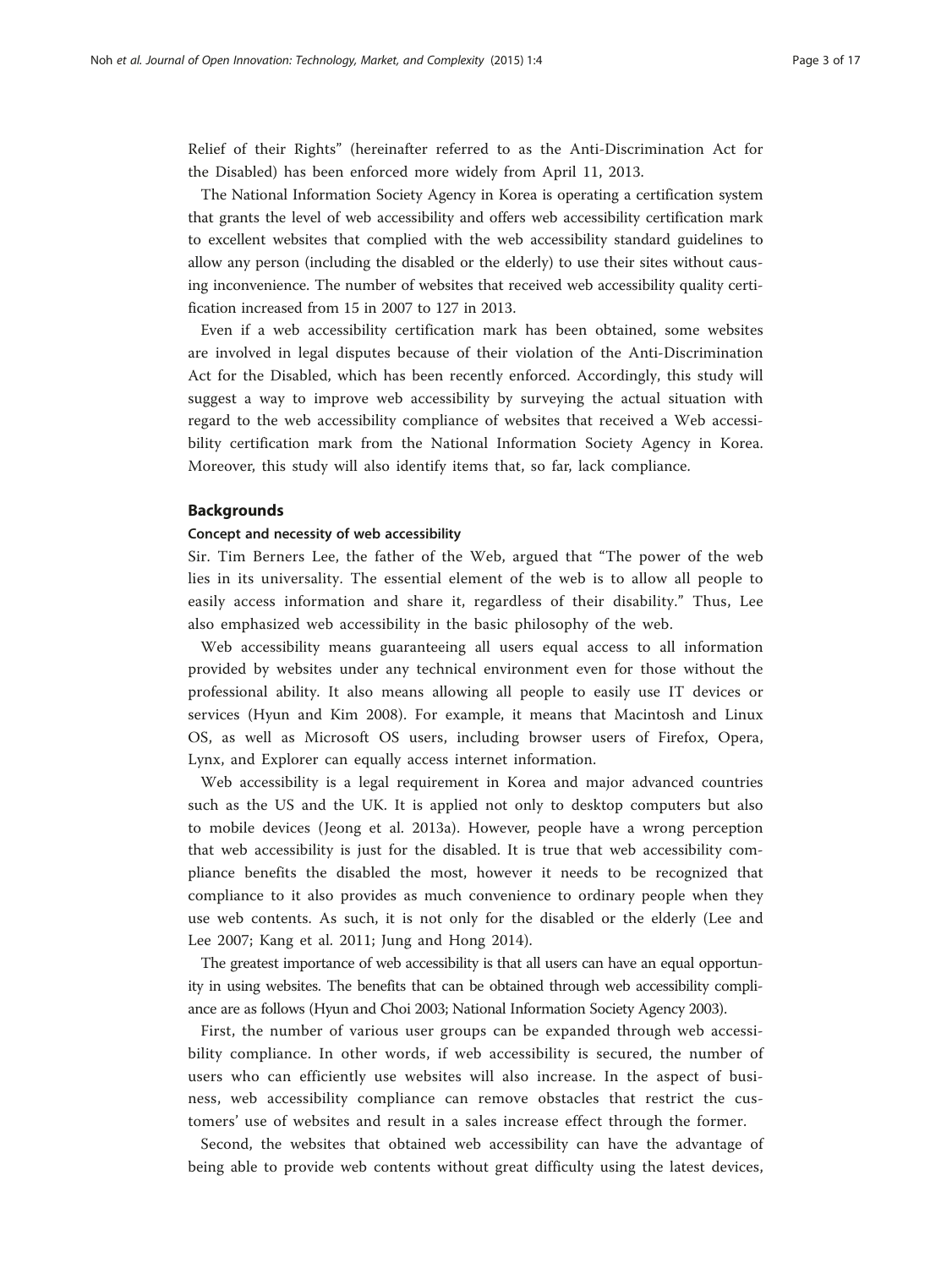including any IT device that will appear in the future. In other words, PC and mobile access to web contents can be guaranteed.

Third, if the level of web accessibility is improved, a significant effect can be produced in designing and planning websites. Ultimately, it can also promote convenience in the process of search engine indexing, site reorganizing, and producing multilingual versions. Moreover, it can also secure convenience in producing an additional site in other language version.

Fourth, cost-saving effects can be achieved. At the initial stage of web accessibility compliance, a significant amount of time and financial costs are invested in existing websites to understand the concept of web accessibility and implement compliance. However, various utilities that are necessary for site operation can be secured through web accessibility compliance. Thus, in the long run, cost-saving effects can be achieved.

Fifth, websites that considered web accessibility can provide an equal opportunity to all users. If the range of website application including possible situations are expanded, a greater number of opportunities to use websites are provided to more users. Therefore, web accessibility compliance does not only provide the disabled or the elderly with the opportunity to participate in social activities, it can also help more people process their necessary works with more ease.

Lastly, web accessibility compliance can improve the image of enterprises or institutions, enabling them to achieve a positive PR effect. At this point, wherein the social responsibility of enterprises or institutions is emerging as an important issue, relevant websites can function as an important means of PR for image improvement as people would generally think that their website took web accessibility in consideration.

#### Web accessibility standard guideline

The standards to assess web accessibility include the international and domestic standards. The international standard is WCAG [\(Web Content Accessibility Guidelines](#page-16-0)), which was created by W3C. It is composed of 64 detailed guidelines under 14 guidelines, and its detailed guidelines are classified into Importance 1, Importance 2, and Importance 3. The domestic standard is KWCAG (Korean Web Content Accessibility Guidelines), which was created in reference to Importance 1 of WCAG and Article 508 of the Rehabilitation Act of the United States. For the compliance of the related institutions, the KWCAG 2.0 was developed in December 2010 as the Korean national standard in consideration of the domestic situations. It revolves around the 12 guidelines of WCAG 2.0, which was created by W3C, and the Importance 1 guideline for success.

KWCAG 2.0 includes the technical specifications for the improvement of web content accessibility, and it is composed of three steps: Principle, Guideline, and Requirement. Within these steps are the four principles for improving web accessibility, the 13 guidelines for compliance with each principle, and the 22 requirements to check the compliance of relevant guidelines.

KWCAG 2.0 was prepared to help website designers and operators, including web content developers, to understand easily and comply with the technical implementation method in accordance with the national standard when they build and operate websites. With this, it will allow the disabled or the elderly to access and use web contents as equally and freely as the ordinary people (Jeong et al. [2013b](#page-16-0)) (see Tables [1](#page-4-0) and [2\)](#page-4-0).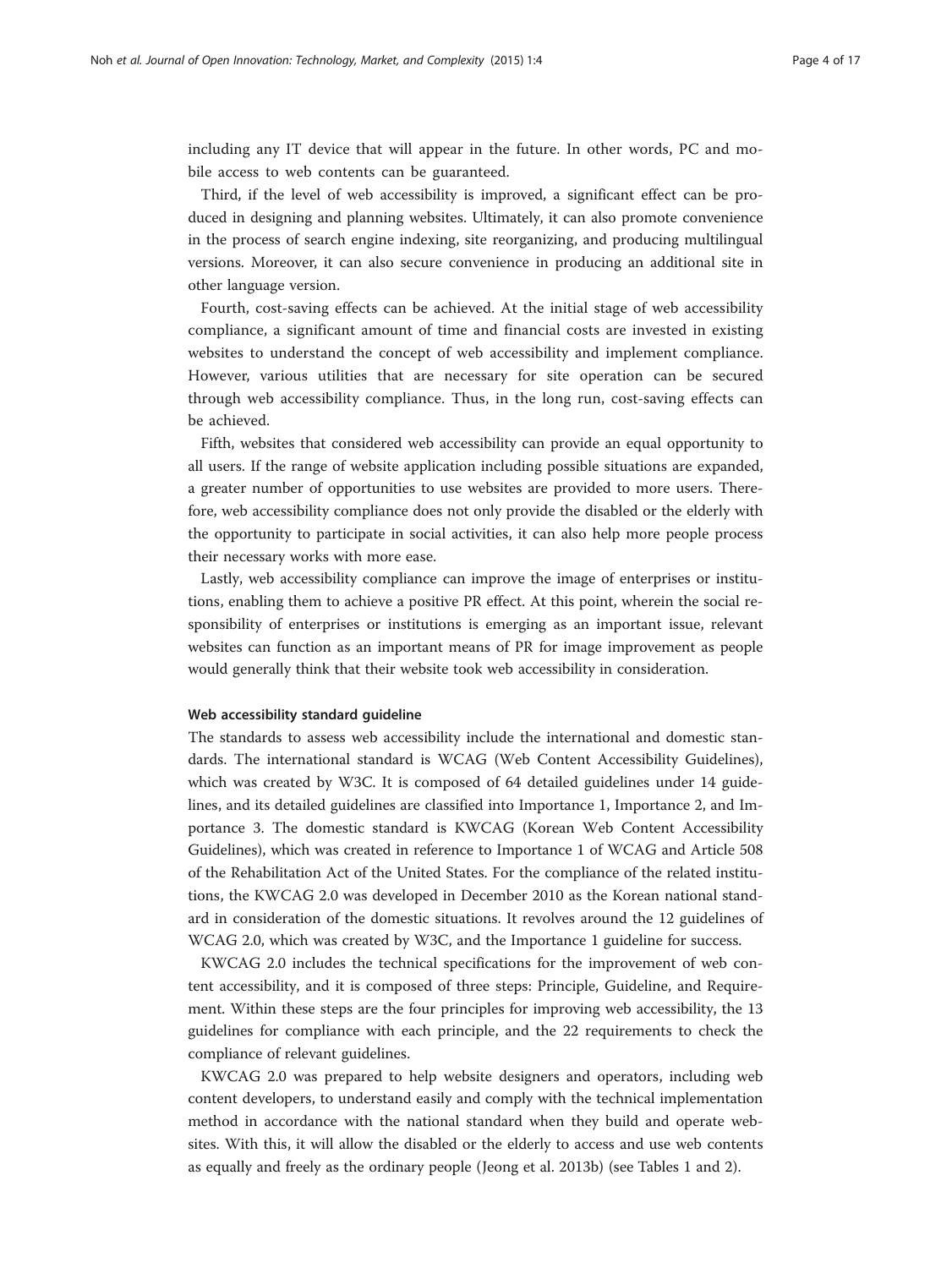| Importance   | Importance 1                                                         | Importance 2                                                                | Importance 3                                                                   |  |  |  |  |  |
|--------------|----------------------------------------------------------------------|-----------------------------------------------------------------------------|--------------------------------------------------------------------------------|--|--|--|--|--|
| Concept      | Must                                                                 | Should                                                                      | May                                                                            |  |  |  |  |  |
| Definition   | Must comply                                                          | Should comply                                                               | May comply                                                                     |  |  |  |  |  |
| Significance | -Fulfillment of basic<br>requirements                                | -Removal of grave defects                                                   | -Removal of slight defects                                                     |  |  |  |  |  |
|              | -Guarantee of web<br>accessibility                                   | -Increase in web accessibility                                              | -Improvement of web<br>accessibility                                           |  |  |  |  |  |
|              | -Access to web contents is<br>impossible in case of<br>noncompliance | -Causes difficulty in accessing<br>web contents in case of<br>noncompliance | -Causes inconvenience in<br>accessing web contents in case<br>of noncompliance |  |  |  |  |  |

<span id="page-4-0"></span>Table 1 Classification of the importance of the W3C Web Contents Accessibility

Source: Joo [\(2009\)](#page-16-0), "A Study on the Current Situation of Web Accessibility of the Public Institutions and IT Conglomerates," Korea Computer Information Society Journal 14(1): 175–187

#### Web accessibility and open innovation

Chesbrough et al. [\(2006](#page-15-0)) defines that Inward Open Innovation is the essential component in continuous creation of innovation which not only takes the internal research results to the market, but also brings in the outstanding external technology results to the enterprise. For this end, a variety of methodologies can be leveraged including technology purchase, reverse engineering, new employment of external technologists, strategic alliances and others.

Yun et al. [\(2014\)](#page-16-0), by singular conceptualization of multiplication of extent and depth of open innovation, made attempts for more objective analysis of practical contents and change progress of open innovation in particular companies as well as particular companies in certain regions. Both chronological analysis and static analysis of extent

| Principle                                | W3C WCAG 2.0                                                                                | KWACG 2.0                                | Remarks            |  |  |  |  |
|------------------------------------------|---------------------------------------------------------------------------------------------|------------------------------------------|--------------------|--|--|--|--|
| 1. Perceivable                           | 1.1 Replacement text                                                                        | 1.1 Replacement text                     |                    |  |  |  |  |
|                                          | 1.2 Time-based media replacement contents                                                   | 1.2 Multimedia<br>replacement means      |                    |  |  |  |  |
|                                          | 1.3 Contents with no loss of information or structure                                       |                                          |                    |  |  |  |  |
|                                          | 1.4 Easily visible and audible contents with a<br>division in front/background color        | 1.3 Clarity                              |                    |  |  |  |  |
| 2. Operable                              | 2.1 All the functions can be operated on the<br>keyboard                                    | 2.1 Keyboard<br>accessibility            |                    |  |  |  |  |
|                                          | 2.2 Provides sufficient time                                                                | 2.2 Provides<br>sufficient time          |                    |  |  |  |  |
|                                          | 2.3 Prevents light-sensitive seizure                                                        | 2.3 Prevents light-<br>sensitive seizure |                    |  |  |  |  |
|                                          | 2.4 Provides navigation                                                                     | 2.4 Easy navigation                      |                    |  |  |  |  |
| 3. Understandable                        | 3.1 Legibility                                                                              | 3.1 Legibility                           |                    |  |  |  |  |
|                                          | 3.2 Predictability                                                                          | 3.2 Predictability                       |                    |  |  |  |  |
|                                          |                                                                                             | 3.3 Logicality of<br>contents            | 1.3 of WCAG<br>2.0 |  |  |  |  |
|                                          | 3.3 Input help                                                                              | 3.4 Input help                           |                    |  |  |  |  |
| 4. Robust<br>(Progressive<br>technology) | 4.1 Maximizes the compatibility with web display<br>devices including supplementary devices | 4.1 Grammatical<br>compliance            |                    |  |  |  |  |
|                                          |                                                                                             | 4.2 Web application<br>accessibility     |                    |  |  |  |  |

Table 2 Comparison of W3C WCAG 2.0 and KWACG 2.0 Web Contents Accessibility Guidelines

Source : Web Accessibility Laboratory. <http://www.wah.or.kr/participation/guide.asp>, Korea Communications Commission. Korean Web Contents Accessibility Guideline 2.0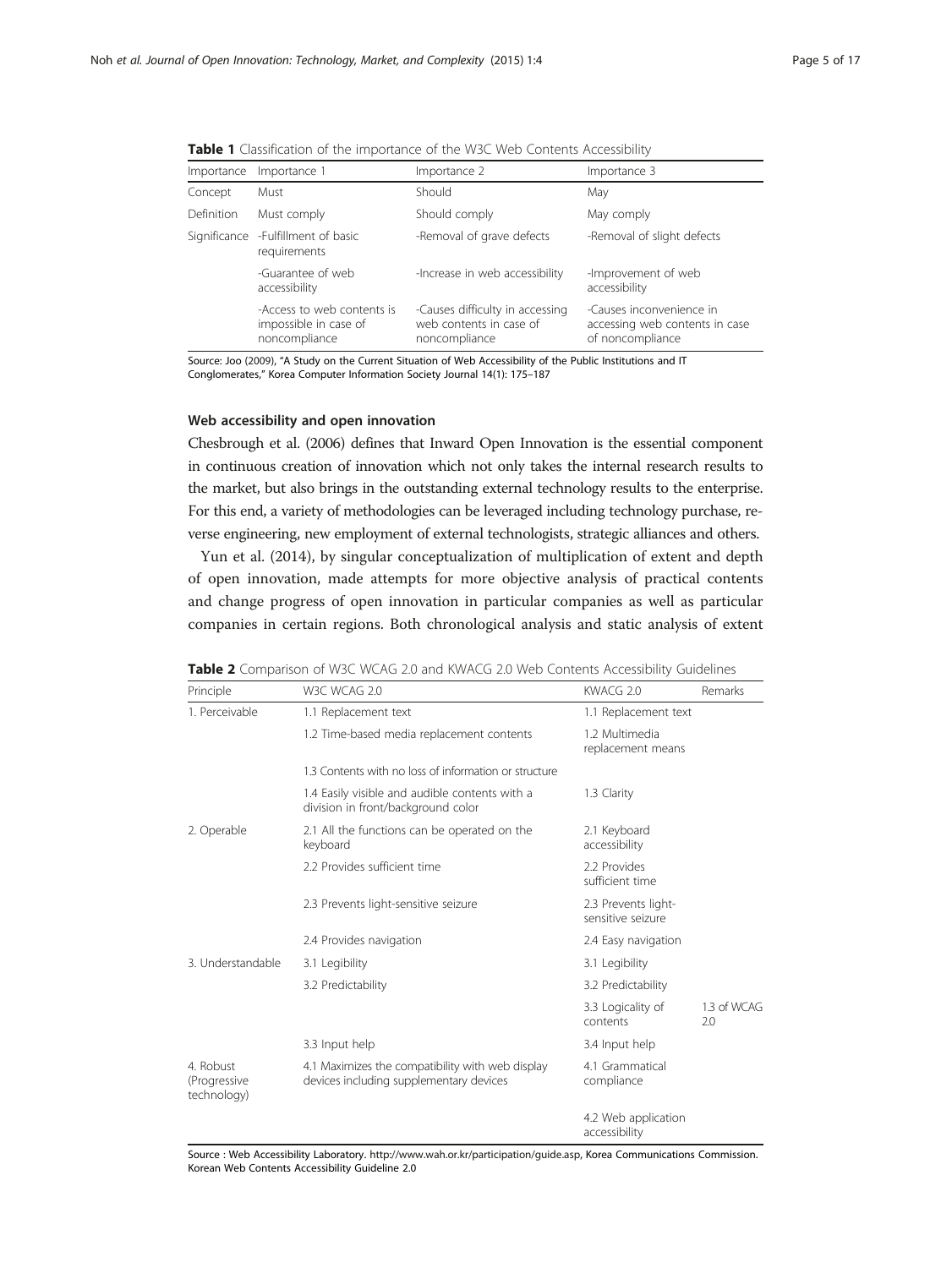and level of open innovation in particular time period were attempted, and that new open innovation can be measured in more strategic levels from analysis of innovation status and differences of open innovation of competing companies.

Hoover ([2003](#page-15-0)) conducted the analysis on the factors that how IT professionals made the difference in the adoption and selection of web accessibility functions in light of the disabled users. In research methodology, analysis was conducted from both dependent variables, people (adopters) adopting innovation of web accessibility as well as nonadopters and independent variable groups of three characters of education level, organization characters, and innovation characters that influence the accessibility innovation. Research revealed that four variables of education level, capacity (organization capability of innovation implementation), value (organizational attitude and confidence), observation probability(to extent that innovation results can be seen by others) made the influences on the adoption of accessibility innovation.

Weigel et al [\(2014\)](#page-16-0) developed Innovation Adoption Behavior by combining planned behavioral theory and diffusion theory. Using the methodology, research results of correlated existing 58 meta analysis demonstrated that attitude, consistency, relative advantages, perceived behavior control, observation probability, subjective faith and trial probability influences innovation adoption, and that complexities have little influences.

#### Methods

#### Selection of web accessibility assessment targets

Targeting the websites of public institutions that maintain a web accessibility certification mark after being a recent recipient of web accessibility certification from the National Information Society Agency, the professional web accessibility institution in Korea, this study will examine the actual situation of the compliance by conducting web accessibility assessment and suggest a way to improve it.

The National Information Society Agency in Korea is operating a certification system that certifies the level of web accessibility and gives a web accessibility certification mark to excellent websites that complied with web accessibility standard guidelines, thus allowing the disabled and the elderly to experience no inconvenience in using their websites. More importantly, it targets governmental public institutions and private enterprises that operate websites, which provide IT service through the internet (see Table [3\)](#page-6-0).

The problem is that even if the institutions receive a web accessibility certification mark, they can be always involved in lawsuits if the disabled think that they are discriminated. The number of websites that received a web accessibility certification mark from the National Information Society Agency is 127 in 2013. Among them, 27 websites (RE01–RE25) of the public institutions in the science & technology field were selected as assessment targets in this study.

#### Web accessibility assessment method and assessment items

The common methods for web accessibility assessment are an automated assessment method that uses automation tools and an expert assessment method by which the experts can manually assess requirements. As governmental public institutions and private enterprises that have obtained accessibility certifications are the targets of this study, it has adopted a manual assessment method by which the experts can assess in accordance with the Web accessibility principle.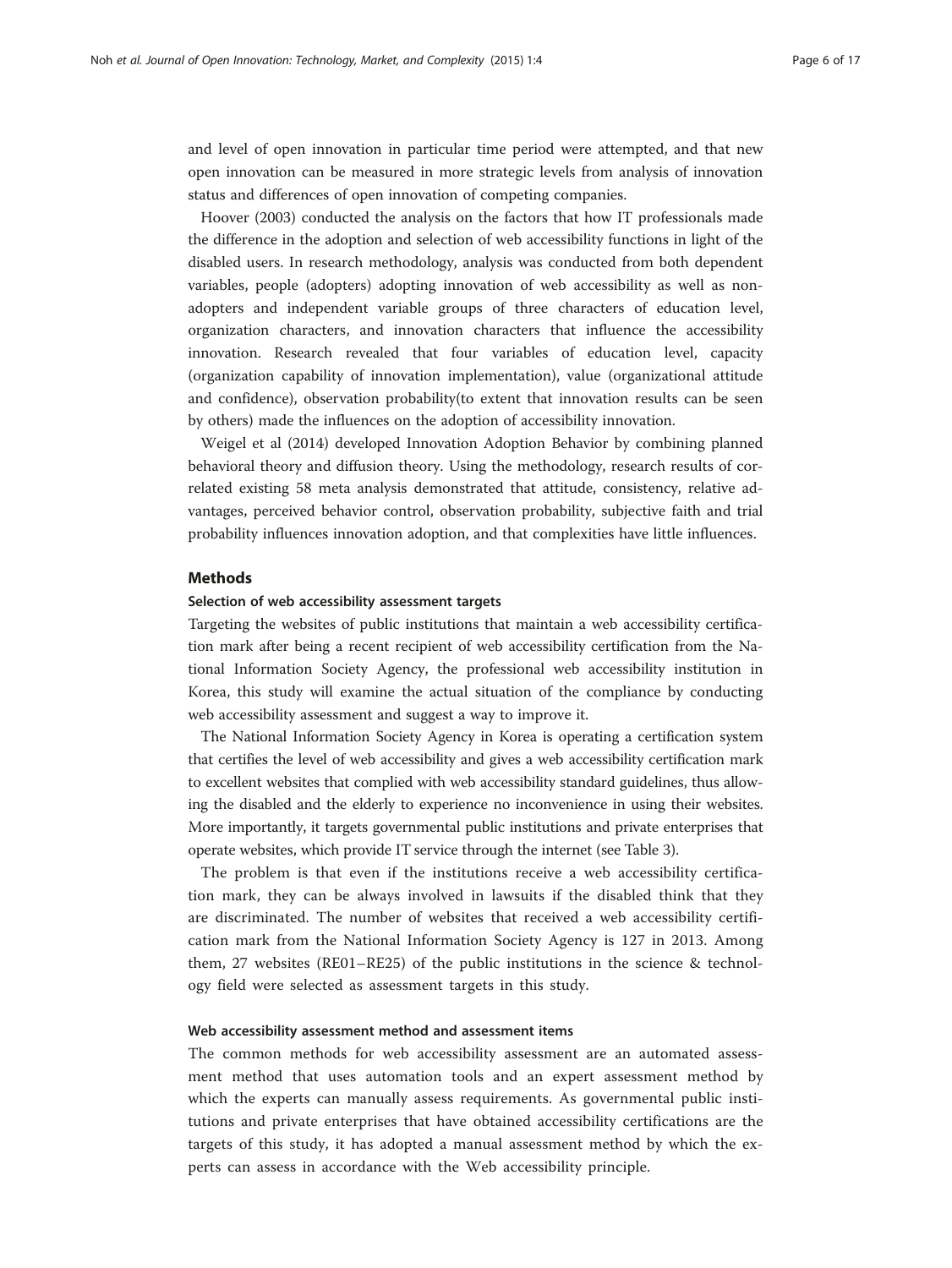| Name                                                                                                                                            | Site Address        |
|-------------------------------------------------------------------------------------------------------------------------------------------------|---------------------|
| Representative home page of the Korea Gas Technology Corporation                                                                                | kogas-tech.co.kr    |
| Representative home page of the National Science & Technology Council                                                                           | old.nstc.go.kr      |
| Representative home page of the National Institute of Horticultural & Herbal Science                                                            | nihhs.go.kr         |
| National Institute of Environmental Research, Chemical Accident Emergency Response<br>Information System                                        | ceis.nier.go.kr     |
| Korean home page of the Institute for Basic Research                                                                                            | ibs.re.kr/kr        |
| Korea Agency of Education, Promotion and Information Service in Food, Agriculture, Forestry,<br>and Fisheries, Bio Resource Information Service | bris.go.kr          |
| Daegu Metropolitan City, Science Education Institute, Gifted Education Support Center                                                           | gifted.dise.go.kr   |
| Daegu Metropolitan City, Science Education Institute, Cyber Science Hall                                                                        | cyber.dise.go.kr    |
| Representative home page of the Daegu Education Research and Information Institute                                                              | derii.go.kr         |
| Representative home page of the Korea Research Council for Industrial Science and<br>Technology                                                 | istk.re.kr          |
| National IT Industry Promotion Agency, Certified Electronic Address Home page                                                                   | npost.kr            |
| Representative home page of the Chungcheongbuk-do Educational Information Center                                                                | cbei.go.kr          |
| Representative home page of the Pyeongtaek City Agricultural Technology Center                                                                  | cypap.net           |
| Employment support video of the Korea Employment Information Service                                                                            | jobvideo.or.kr      |
| Representative home page of the Korea Institute of S&T Evaluation and Planning                                                                  | kistep.re.kr        |
| The Korea Transport Institute, Freight Transport Market Research Center                                                                         | roft.koti.re.kr     |
| Korea Health and Welfare Information Service, National Health Information Portal                                                                | health.mw.go.kr     |
| Korea Health and Welfare Information Social Service, Electronic Voucher Portal                                                                  | socialservice.or.kr |
| Korea National Council on Social Welfare, Social Welfare Education Information System                                                           | e-ssn.com           |
| Korea Association for ICT Promotion and Wise User                                                                                               | wiseuser.go.kr      |
| Korea Local Information Research & Development Institute, Local Finance Open System                                                             | lofin.mopas.go.kr   |
| Representative home page of the Korea Institute of Patent Information                                                                           | kipi.or.kr          |
| Korea Intellectual Property Rights Information Service                                                                                          | kipris.or.kr        |
| Representative home page of the Korea Institute of Ocean Science & Technology                                                                   | kiost.ac            |
| Korea Environmental Industry & Technology Institute, Eco-Labeling Certification System                                                          | el.keiti.re.kr      |

<span id="page-6-0"></span>**Table 3** Websites of Web accessibility Assessment Target Institutions in Korea

Source: National Information Society Agency, Web accessibility Research Center, Certified Sites [\(http://www.wah.or.kr/Certification\)](http://www.wah.or.kr/Certification)

As the Korean Web Content Accessibility Guidelines (KWCAG) was revised into the 2.0 version in December 2009, this study mainly intends to assess the content accessibility of the websites in order to identify whether the 13 website Accessibility Guidelines are complied with. KWCAG 2.0 is largely classified into four principles— Perceivable, Operable, Understandable, and Robust in the internet's web contents. A manual assessment was conducted on a total of 13 guidelines and 20 requirements such as the three guidelines and five requirements for Principle 1 based on KWCAG 2.0; the four guidelines and eight requirements for Principle 2; the four guidelines and five requirements for Principle 3; and the two guidelines and two requirements for Principle 4.

Table [4](#page-7-0) shows related principles and manual assessment sub-items, and marked compliance–assessment items with O or X. Two items, such as "text contents brightness contrast" and "error correction function," which were difficult to be manually assessed by experts, were excluded from assessment items.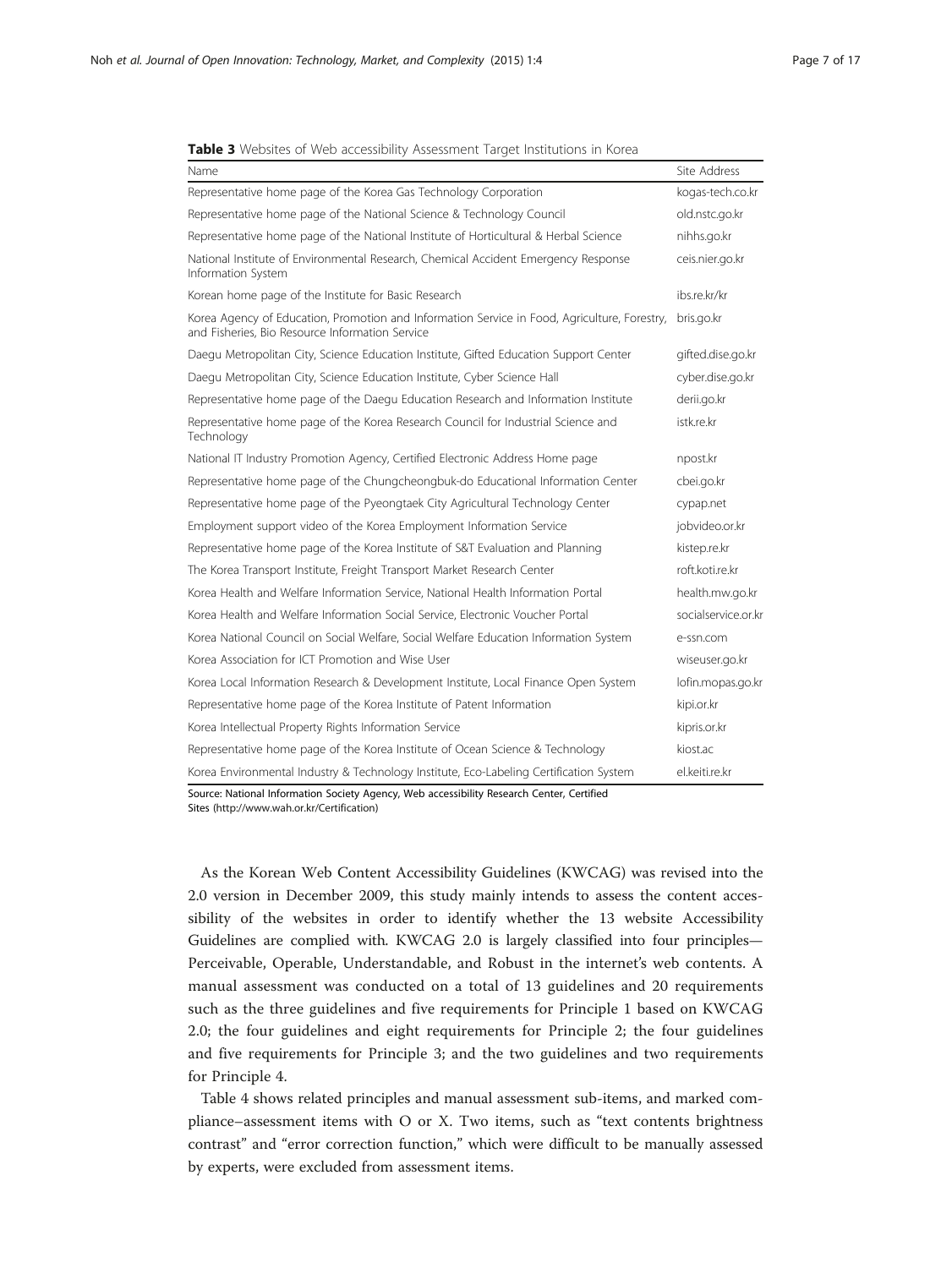| Principle                       | Guideline                                     | Requirement                                           | Compliance<br>Assessment |  |  |  |  |
|---------------------------------|-----------------------------------------------|-------------------------------------------------------|--------------------------|--|--|--|--|
| 1. Perceivable                  | 1.1 Replacement text                          | 1.1.1 Provision of proper replacement<br>text         | $\circ$                  |  |  |  |  |
|                                 | 1.2 Multimedia replacement<br>means           | 1.2.1 Provision of subtitle                           | $\circ$                  |  |  |  |  |
|                                 | 1.3 Clarity                                   | 1.3.1 Perception of content irrelevant<br>to color    | $\circ$                  |  |  |  |  |
|                                 |                                               | 1.3.2 Provision of clear instructions                 | $\circ$                  |  |  |  |  |
|                                 |                                               | 1.3.3 Text contents' brightness and<br>contrast       | $\times$                 |  |  |  |  |
|                                 |                                               | 1.3.4 Prohibition of the use of<br>background sound   | $\circ$                  |  |  |  |  |
| 2. Operable                     | 2.1 Keyboard accessibility                    | 2.1.1 Guarantee of keyboard use                       | $\circ$                  |  |  |  |  |
|                                 |                                               | 2.1.2 Focused movement                                | $\circ$                  |  |  |  |  |
|                                 | 2.2 Provision of adequate<br>time             | 2.2.1 Response-time control                           | $\circ$                  |  |  |  |  |
|                                 |                                               | 2.2.2 Provision of stop function                      | $\circ$                  |  |  |  |  |
|                                 | 2.3 Prevention of light-<br>sensitive seizure | 2.3.1 Restriction of flickering and<br>brightness     | $\circ$                  |  |  |  |  |
|                                 | 2.4 Easy navigation                           | 2.4.1 Repeated region skipping                        | $\circ$                  |  |  |  |  |
|                                 |                                               | 2.4.2 Provision of titles by page                     | $\circ$                  |  |  |  |  |
|                                 |                                               | 2.4.3 Proper text link                                | $\circ$                  |  |  |  |  |
| 3. Understandable               | 3.1 Legibility                                | 3.1.1 Display of basic language                       | $\circ$                  |  |  |  |  |
|                                 | 3.2 Predictability                            | 3.2.1 Implementation according to<br>user requirement | $\circ$                  |  |  |  |  |
|                                 | 3.3 Content logicality                        | 3.3.1 Content linearization                           | $\circ$                  |  |  |  |  |
|                                 |                                               | 3.3.2 Table configuration                             | $\circ$                  |  |  |  |  |
|                                 | 3.4 Input help                                | 3.4.1 Label provision                                 | $\circ$                  |  |  |  |  |
|                                 |                                               | 3.4.2 Provision of error correction<br>function       | $\times$                 |  |  |  |  |
| 4. Robust                       | 4.1 Grammar compliance                        | 4.1.1 Prevention of markup error                      | $\circ$                  |  |  |  |  |
| (Technology<br>Progressiveness) | 4.2 web application<br>accessibility          | 4.1.2 web application accessibility<br>compliance     | $\circ$                  |  |  |  |  |

<span id="page-7-0"></span>Table 4 KWCAG 2.0 Principle and Inspection Contents

## Results

Twenty-five institutions that were selected as assessment targets in this study obtained a Web-content certification mark from the National Information Society Agency through a Web accessibility assessment using automated tools. According to an experts assessment using web accessibility, "Perceivable" among the four guidelines, was complied with an average of 3.4 items among a total of five items, thus showing the highest compliance rate (68 %) among the four. "Operable," "Understandable," and "Robust" complied with the averages of 5.16, 2.96 and 0.56 items respectively, showing the compliance rates of 64.5, 59.2, and 28 % respectively (see Table [5\)](#page-8-0).

#### Perceivable

The purpose of "Perceivable" in web accessibility is to understand contents using human senses such as sight and hearing.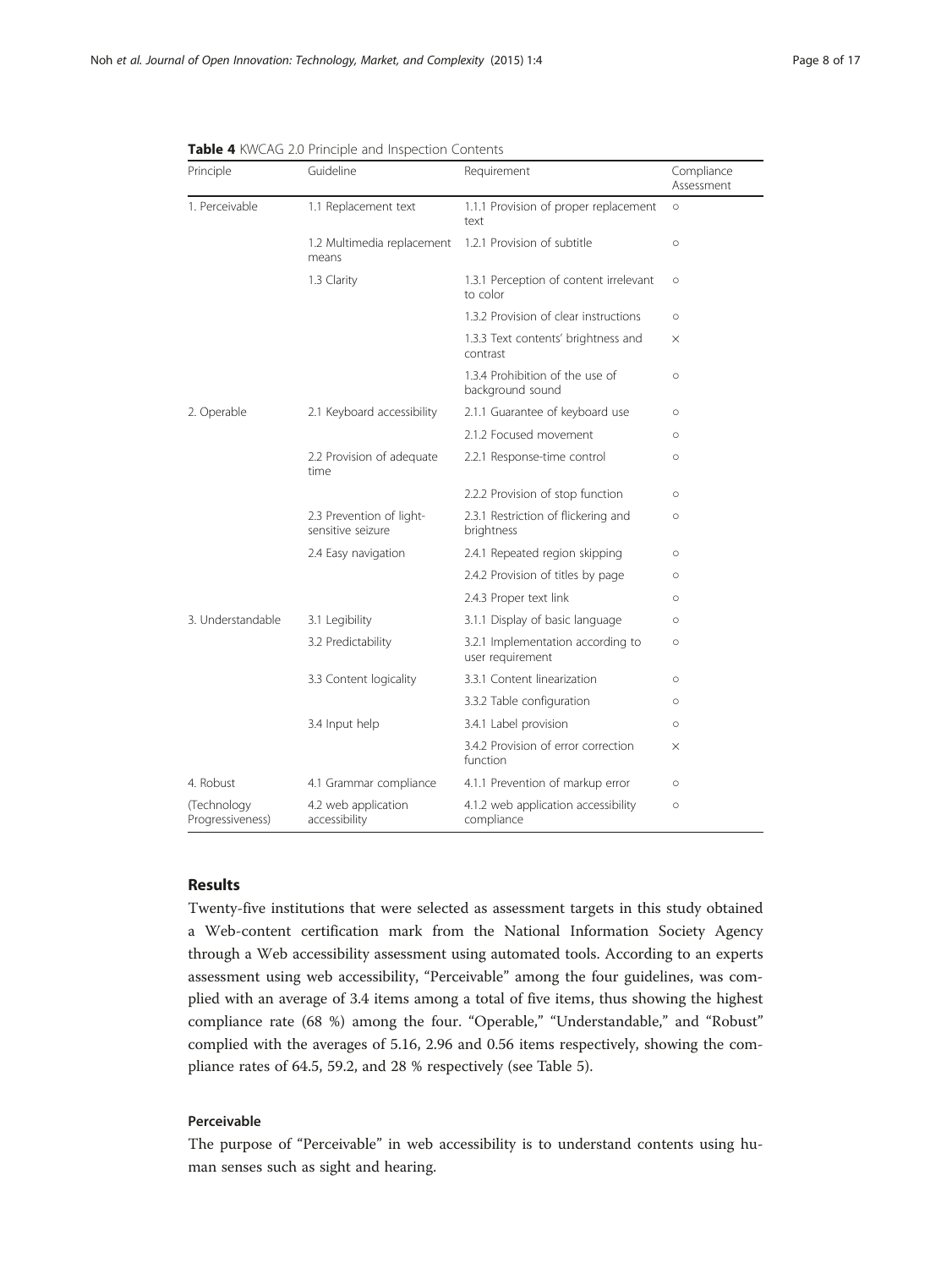| Requirement | Perceivable    | Operable       | Understandable | Robust              | Total    |
|-------------|----------------|----------------|----------------|---------------------|----------|
| Agency      | 5 items        | 8 items        | 5 items        | 2 items             | 20 items |
| RE01        | $\overline{3}$ | $\epsilon$     | $\sqrt{2}$     | $\mathsf{O}\xspace$ | $11\,$   |
| RE02        | $\mathbf 2$    | $\overline{7}$ | $\mathsf 3$    | $\mathbf 0$         | 12       |
| RE03        | $\overline{4}$ | $\overline{7}$ | $\overline{2}$ | $\mathbf 0$         | 13       |
| RE04        | $\overline{4}$ | $\overline{4}$ | $\overline{4}$ | $\mathbf 0$         | 12       |
| RE05        | $\overline{4}$ | 8              | $\overline{4}$ | $\mathbf 0$         | 16       |
| RE06        | 3              | $\overline{7}$ | $\overline{3}$ | $\mathbf 0$         | 13       |
| RE07        | 3              | 3              | $\overline{2}$ | $\mathbf 0$         | 8        |
| RE08        | $\overline{4}$ | 6              | $\overline{3}$ | $\mathbf 0$         | 13       |
| RE09        | $\overline{4}$ | 6              | $\overline{3}$ | $\mathbf 0$         | 13       |
| <b>RE10</b> | $\overline{4}$ | 6              | 3              | $\mathbf 0$         | 13       |
| <b>RE11</b> | $\mathbf{3}$   | $\mathsf 3$    | $\overline{3}$ | $\mathbf 0$         | 9        |
| RE12        | 3              | 5              | 3              | $\mathbf 0$         | 11       |
| RE13        | 3              | $\overline{4}$ | 3              | $\mathbf 0$         | $10$     |
| RE14        | $\overline{4}$ | $\overline{4}$ | $\overline{2}$ | 1                   | $11\,$   |
| RE15        | $\overline{4}$ | $\overline{4}$ | $\overline{4}$ | $\mathbf{1}$        | 13       |
| <b>RE16</b> | $\overline{4}$ | 8              | $\overline{4}$ | $\overline{2}$      | 18       |
| RE17        | $\overline{2}$ | $\overline{4}$ | $\overline{3}$ | $\mathbf{1}$        | $10$     |
| RE18        | $\overline{2}$ | 5              | $\overline{2}$ | $\mathbf{1}$        | 10       |
| RE19        | $\overline{4}$ | $\overline{7}$ | $\overline{3}$ | $\overline{2}$      | 16       |
| RE20        | 3              | $\overline{4}$ | $\overline{3}$ | $\sqrt{2}$          | 12       |
| RE21        | $\overline{4}$ | 3              | $\overline{3}$ | $\sqrt{2}$          | 12       |
| RE22        | $\overline{4}$ | 3              | $\overline{4}$ | $\overline{2}$      | 13       |
| RE23        | 5              | $\overline{4}$ | $\overline{3}$ | $\mathsf O$         | 12       |
| RE24        | 3              | 5              | $\overline{3}$ | $\mathsf{O}\xspace$ | 11       |
| RE25        | $\overline{2}$ | 6              | $\overline{2}$ | $\mathsf{O}\xspace$ | $10$     |
| Average     | 3.4            | 5.16           | 2.96           | 0.56                | 12.08    |
| Maximum     | 5              | $\,8\,$        | $\overline{4}$ | $\sqrt{2}$          | $18\,$   |
| Minimum     | $\overline{2}$ | 3              | $\sqrt{2}$     | $\mathbf 0$         | 8        |

<span id="page-8-0"></span>Table 5 Website Accessibility Compliance Items of Each Institution

The items to assess "Perceivable" include the provision of proper replacement text, subtitle provision, content perception irrelevant to color, provision of definite instructions, prohibition of the use of background sound, etc. According to the "Perceivable" assessment, for the criteria of satisfying the five related requirements, there was only one website that complied. On the other hand, websites satisfying the four requirements were twelve. Thus, only four websites satisfied two of the "Perceivable" items.

More specifically, institutions complying with proper replacement text provision and subtitle provision are nine and seven, respectively. Such is less than half of the 25 assessment targets. Perception of contents with regard to color and the prohibition of the use of background sound were complied with by all assessment targets. Provision of definite instructions was complied with by most institutions. Some institutions did not comply with a couple of their important pages. Some websites provided insignificant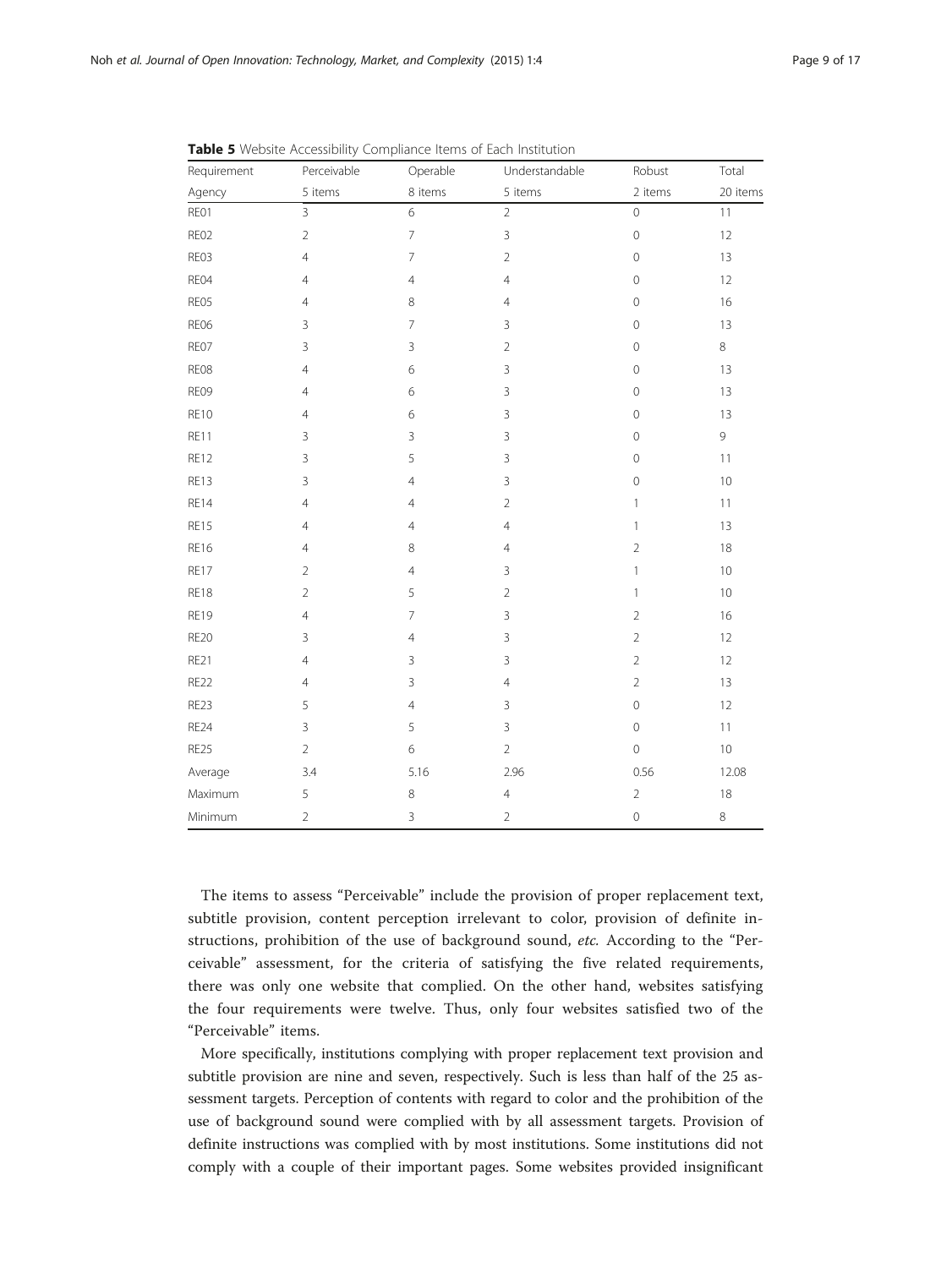replacement texts such as "photo, user image" for photos that convey meaning, or provided an image file name as the replacement text.

Provision of replacement text is the most fundamental and significant item in the application of web accessibility. Contents can be classified into text, image, video, and file. For the provision of replacement text, when an image cannot be perceived because of environmental or physical factors, such as blindness, it is necessary to provide replacement information in text form so that it may be perceived. Contents in other forms than text, or factors that cannot be transformed into sound through a screen reader, such as images or image maps, are transformed into sound by explaining in detailed text using the "alt" tag.

In the case of the absence of replacement text, a disabled person will not be able to obtain information about an image. The existence of many websites that do not comply with an item of replacement text provision means that proper contents are not provided for users in a special class who must use screen readers. Also, it means that in the end, users are unable to perceive the contents of an image (Hyun and Kim [2008](#page-15-0)). As the provision of replacement text for an image can be utilized when a search engine interprets image, both the disabled and ordinary people can receive benefits.

In a multimedia environment, videos are very effective contents for information transfer. While most websites provide video contents, enough consideration is not given to deaf people. In providing contents, such as videos, replacement information, such as subtitling, manuscript, sign language, and audio explanation should be provided as an essential component. Such move would allow both deaf people and blind people to have an exact understanding of the contents.

#### Operable

"Operable" means that users should be able to easily operate a user interface that is provided to use the contents on websites. Websites should not provide contents in a manner that would be difficult for users to operate.

The items to assess "Operable" include a guarantee of keyboard use, focused movement, response-time control, stop-function provision, restriction of flickering and sparkling, repeated region skipping, provision of titles by page, proper text link, etc. According to the requirements for Operable, the number of websites that satisfy all eight requirements for accessibility is only two among a total of 25 sites. The number of websites that satisfy more than five items is 14 (56 %). Many websites complied with Operable requirement the most among the four principles of web accessibility.

In particular, most websites complied well with repeated region skipping, restriction of flickering and sparkling, response-time control, and guarantee of keyboard use. The number of websites that comply with two items, such as focus movement and provision of titles by page, was just seven (28 %) and five (20 %), respectively. Most websites did not sufficiently provide meta-information such as title, description, and keywords. In particular, most websites did not grant a unique title to each page.

Every page should provide a title that easily tells the contents of the page. A user can avoid confusion in searching the web because he/she can easily understand what document he/she is looking at simply by looking at the title. Proper titles provided by page will help users to easily grasp what contents are included in the related document when they move between pages.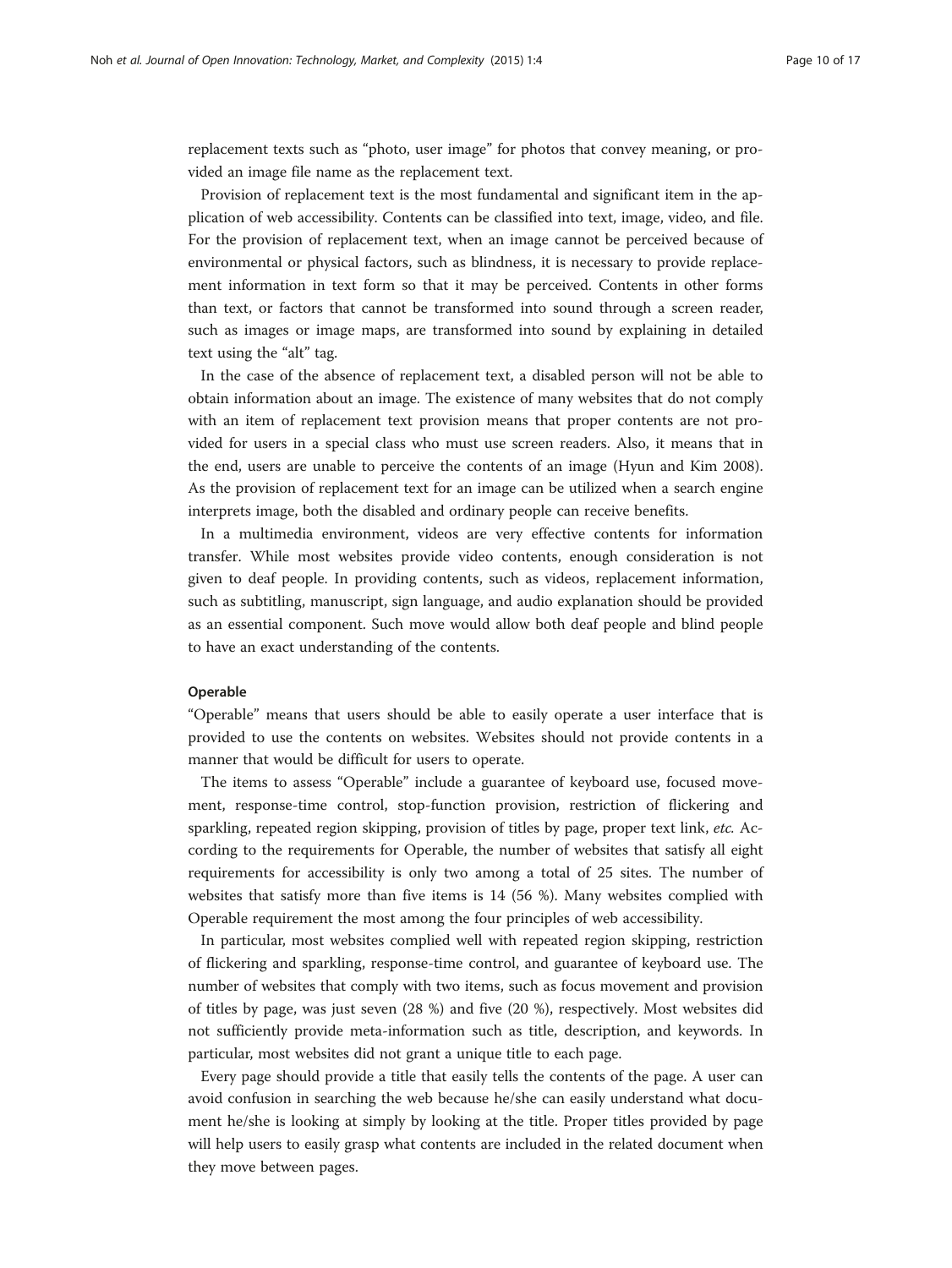#### Understandable

"Understandable" means that a user can easily understand the contents provided on a website or a user interface.

The items to assess "Understandable" are basic language expression, execution according to user requirement, content linearization, table configuration, label provision, etc. According to the assessment of the Understandable requirements, there was no website that satisfied all five requirements for accessibility. The number of websites that satisfied four requirements was five (20 %) among a total of 25 websites. Most of websites complied with three among five requirements of "Understandable," and the number of websites that complied with only two requirements was six.

More specifically, most of websites complied well with basic language expression and execution according to user requirements. Nineteen websites complied with label provision. Two requirements, such as content linearization and table configuration belonging to content logicality, were complied with by five and one site, respectively. The reason why most websites failed to satisfy these two requirements was not because of technological difficulties. It was because sufficient education has not been conducted.

The sequence of contents shown on the browser's screen is not always identical to the arrangement sequence of contents included in a web page. Content linearization means to check whether assistive devices<sup>1</sup> used by disabled people grasp contents in the right sequence. In other words, it is to check whether the website contents—which are composed of upper menu, left menu, text, and lower menu—are structured in the right sequence. The contents that comprise a web page should be made to logically understand the contents when they are linearized and arranged in the right sequence. It should be provided in a manner that would enable understanding in a logical sequence through assistive devices.

When data is provided in table format, a web page should be configured so that blind people can also understand the contents and structure of a table. The information in which the contents are summarized is provided in a title or a summary on a table so that its contents can be inferred.

#### Robust

The target of the fourth principle, "Robust," specified in KWCAG 2.0 is web contents. "Robust," as part of the web accessibility principle, is also expressed as technology progressiveness. This means that users should be able to access the contents provided by a current website using this technology, no matter what technology may be developed in the future or the present. In other words, users should be able to access the contents on a website no matter what browser or device users may have. For this, web contents should comply with the markup language grammar and web application accessibility.

According to the assessment results of the "Robust" requirements for web contents, the number of websites that satisfied all two requirements of accessibility was just five. The number of websites that satisfied markup error prevention and web application accessibility compliance was nine and five, respectively. The reason why most of institutions did not comply with this item compared with other web accessibility principles is that they did not perceive the merits they can get by complying with web accessibility.

If a web page is configured so that the "start" tag and "end" tag can correspond well to each other and the inclusion relation of the tag will not go wrong when using the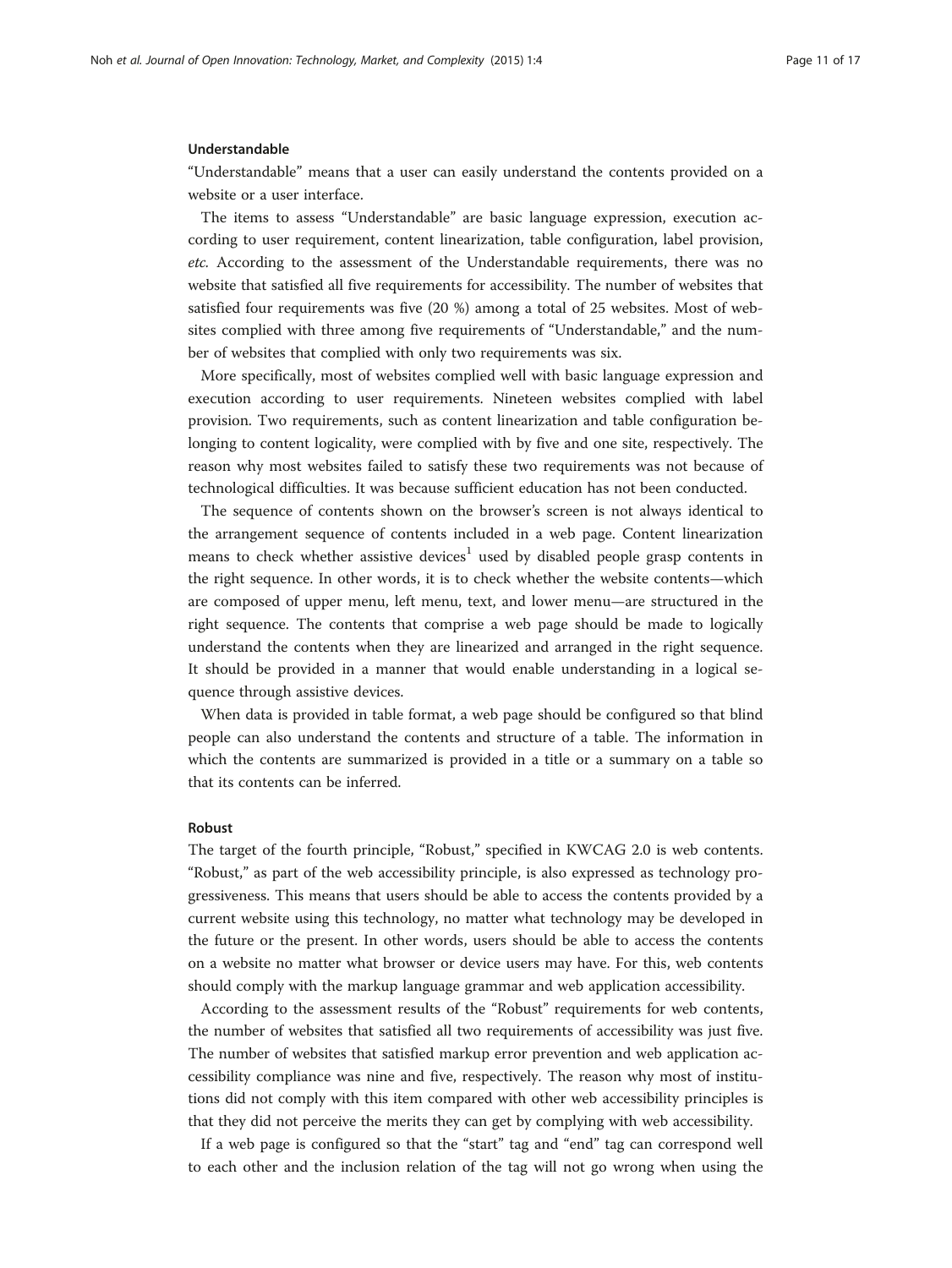markup language factors, web browsers or assistive devices can convey the contents clearly without stopping its work processes. The web application needed to implement the function of a web page or an additional web application included in web contents should be created using the API function accessibility provided by an operating system. Otherwise, assistive devices may not support the accessibility function of a web application.

The functions (link, format, button, and page title) that can be implemented through markup language should not only be implemented through Java script because if they only depend on it, the link, format, button, and page title may not be implemented in an environment where such implementation is impossible.

#### Open innovation and web accessibility

Open Innovation matters in web accessibility in both humanities and technologies. Open innovation brings wealth of collective consensus for the goods of web standards embraces.

To satisfy the web standards, both humanities and technologies should be fully leveraged. Understanding that web accessibility benefits the content providers and the users alike makes the big difference in securing required budget, training, and peace of mind as well. The benefits web standards bring in will motivate the content providers to offer more web accessibility compliant websites. In particular this will make the big difference in the commercial sectors. The newly emerging silver market cannot be ignored from the commercial perspective. All of these mind set changes should be well noted among the decision makers, web designers, programmers, and all those involved in the entire website creation and maintenance eco system.

From technological perspective, to meet web accessibility standards largely requires the proper selection and use of software products and other related digital assets. All of these in principle rely upon open innovation. Many innovators around the globe came up with sophisticated web standards and accessibility development software including content management systems, frontend development frameworks, and other required snippets. Fortunately, most of them are freely and publicly available to all those in demand for such innovative technologies. For common wealth of all, many are released in MIT, Apache, LGPL, BSD license which helps all users free of any possible legal issues or burdening license fee. Such open innovations coupled with open source and quite often free software has been contributing the wide spread of mutually beneficial websites ever since the birth of web.

JQuery, a java script library, is a fine example of how open and collaborative knowledge helps wide spread out open innovation exponentially. Open innovation mind and technology in open innovation forms made the very positive difference to the global community. JQuery has almost all the required features for modern websites including dynamic effects while providing the web accessibility features. Without the innovative features provided by JQuery, web accessibilty and dynamic effects and pleasant user experiences will hardly co-exist. Now, all new modern websites cannot be produced without JQuery.

Another example involves the open knowledge sharing and collaborative knowledge growth eco-system. This site provides almost all the goodies required for wonderful websites and accessibility compliance. Initially supported by selected innovators, and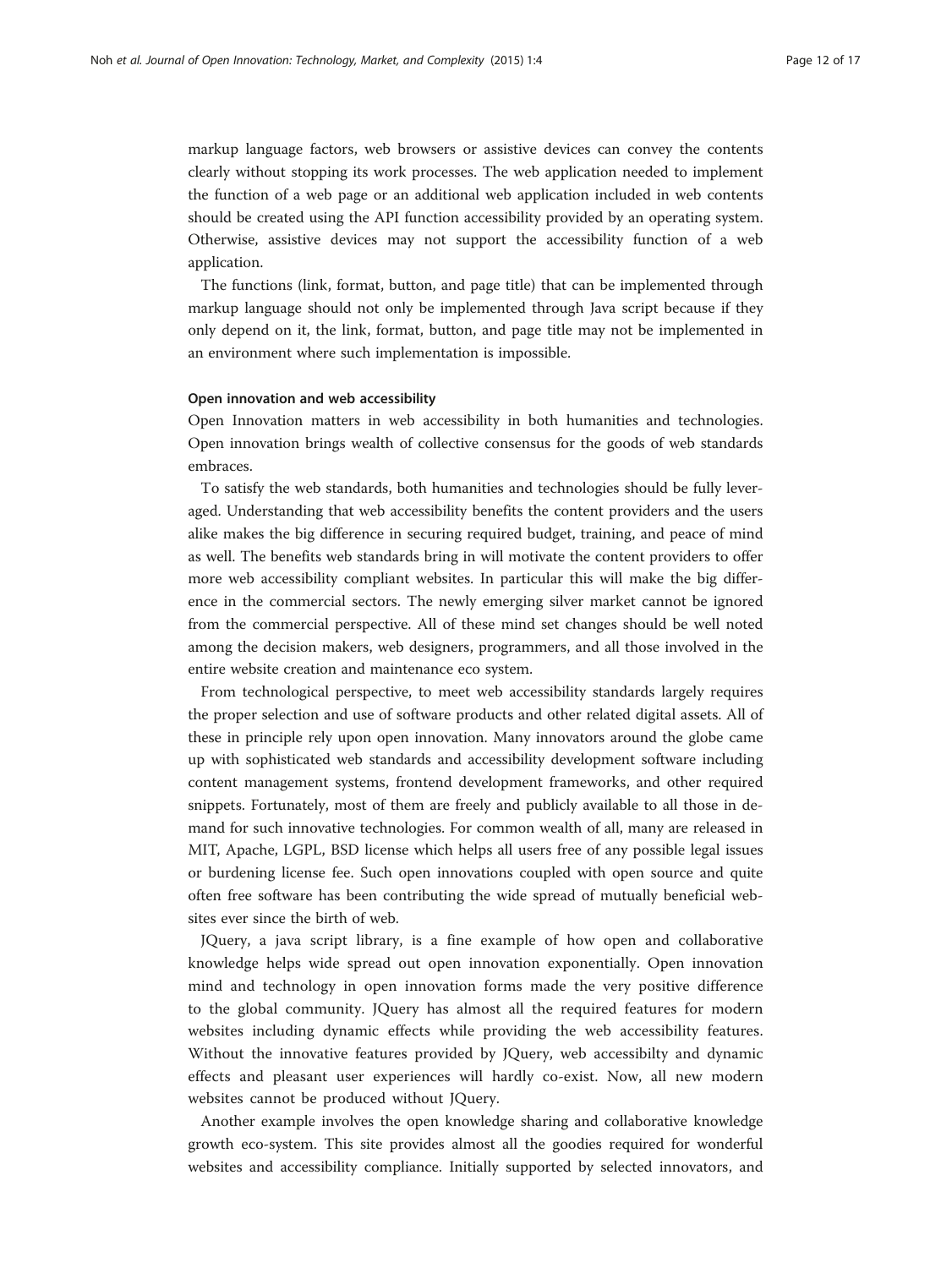further fueled by participating contributors almost all the required markup languages, java scripts, etc. are provided and community users and contributors ensure no questions are left unanswered. This is a fine example of both warm hearted humanities and open innovations that eventually benefits all the players in the eco-system. After all what matters in open innovation matters in common wealth of humans (see Table [6\)](#page-13-0).

#### Discussions and conclusion

As a web interface design that is centered on young and middle-aged people can further widen the digital gap with the widespread use of the internet and diversification of users, it is necessary for us to make efforts to take in consideration the informationvulnerable class of people such as the elderly, the disabled, and children, etc.

Korea has recently started to conduct activities for web accessibility—the law and regulation strengthening, standardization, education, perception enhancement activity, etc. web accessibility ensures the free use of the internet for the socially disadvantaged people such as the disabled, etc. Although accessibility is focused on disabled people, it also provides benefits to institutions, as well as elderly users, mobile phone users, and other individuals.

Some point out that only a Web accessibility assessment item based on national standard guidelines has limits in improving web accessibility for disabled people. As websites should generally comply with web accessibility, regardless of site quantity or the diversity of content type, sites with larger size and contents have a higher possibility in determining errors.

According to the findings of this study, the websites of most institutions satisfied only web accessibility requirements that were easy to mechanically handle. Although Web accessibility certification was obtained, it turned out that it is necessary to actively build and operate the websites in order to comply with the website standard and accessibility guidelines. The Web accessibility items that the assessment-target websites did not comply with well were the following: provision of proper replacement text, subtitle provision, focused movement, provision of titles by page, content linearization, table configuration, markup error prevention, and web application accessibility compliance.

Based on the findings of this study, we would like to suggest the following for the improvement of web accessibility.

First, web accessibility should be considered at the initial stage of website planning. Both system building and education should be taken in consideration in order to provide continuous accessibility support even after the website is built.

KIPFA (Korea internet Professionals Association) announced the investigation results on web standard and Web accessibility compliance in its project implementation, which targeted 700 domestic web institutions and enterprises in September 2013. According to the investigation results, institutions and general enterprises answered that the concept of web accessibility was ambiguous, and technological approach was difficult. They also expressed that a standardized Web accessibility technology model is necessary.

Second, three factors are considered necessary to successfully comply with web accessibility—a content management system (CMS) that supports web accessibility and web standard; a technological template coding that properly supports the global web standard; data that is entered after properly understanding the concept of web accessibility.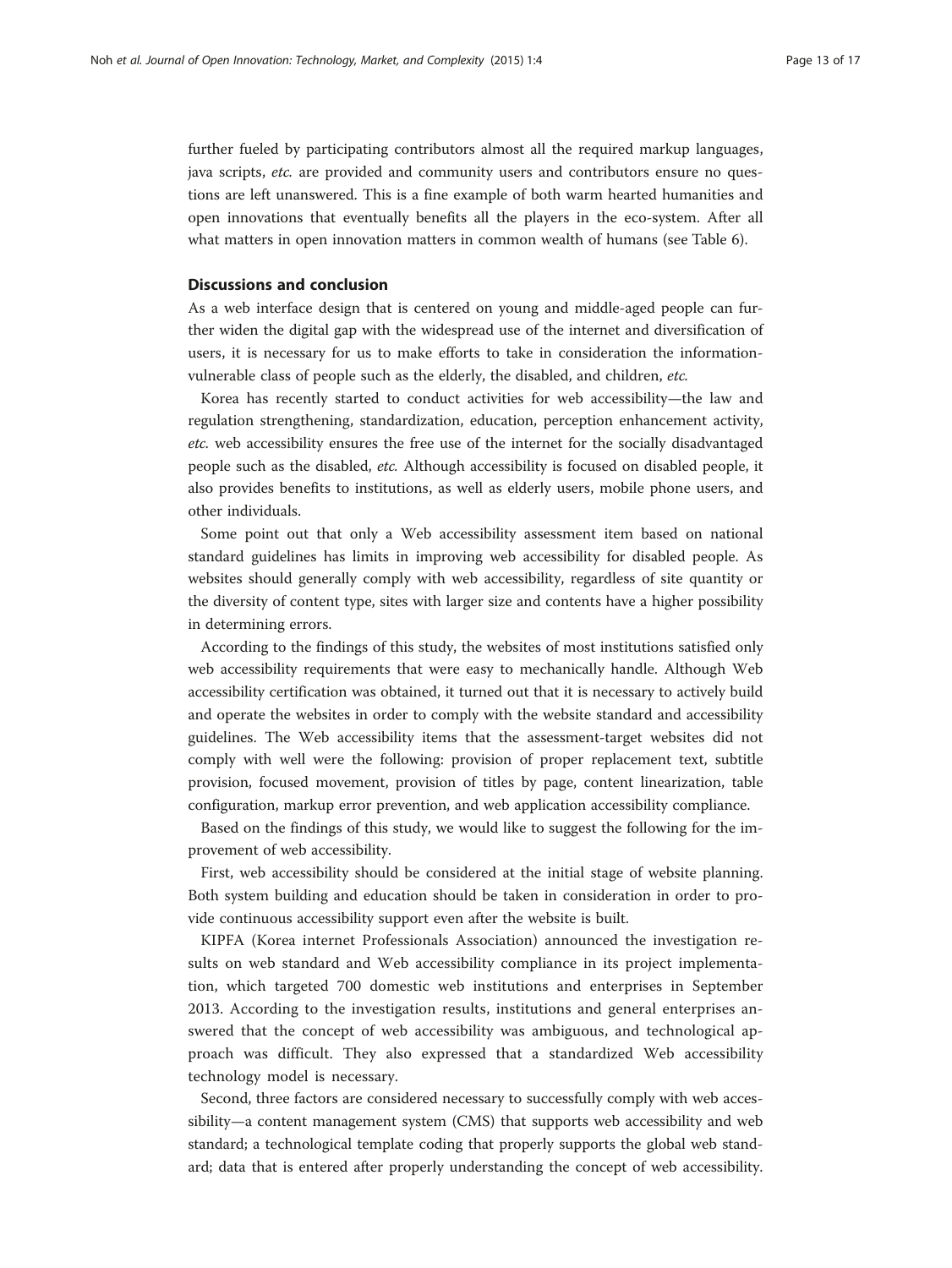|  | et al. Journal of Open Innovation: Technology, Market, and Complexity (2015) 1:4 |
|--|----------------------------------------------------------------------------------|
|  |                                                                                  |
|  |                                                                                  |
|  |                                                                                  |

Noh

## <span id="page-13-0"></span>Table 6 Results of Website Accessibility Assessment

| Test Item                                                | RE01           | RE02      | RE03         | RE04      | RE05         | <b>RE06</b> | RE07         | RE08      | RE09      | <b>RE10</b>  | <b>RE11</b> | <b>RE12</b>  |           | RE13 RE14    | <b>RE15</b> |           | RE16 RE17 | <b>RE18</b>  | <b>RE19</b>    | <b>RE20</b> | <b>RE21</b> | <b>RE22</b> | RE23 |           | RE24 RE25 total |    |
|----------------------------------------------------------|----------------|-----------|--------------|-----------|--------------|-------------|--------------|-----------|-----------|--------------|-------------|--------------|-----------|--------------|-------------|-----------|-----------|--------------|----------------|-------------|-------------|-------------|------|-----------|-----------------|----|
| 1.1.1 Provision of proper<br>replacement of text         | B              | B         | B            | A         | A            | B.          | <sub>B</sub> | A         | A         | <sub>B</sub> | B           | <sub>B</sub> | B         | A            | B           | A         | $\subset$ | <sub>B</sub> | $\overline{A}$ | B           | A           | B           | A    | B         | B               | 9  |
| 1.2.1 Provision of subtitle                              | A              | <b>NA</b> | A            | <b>NA</b> | <sub>B</sub> | <b>NA</b>   | <b>NA</b>    | <b>NA</b> | <b>NA</b> |              | <b>NA</b>   | <b>NA</b>    | <b>NA</b> |              | А           | <b>NA</b> | <b>NA</b> | <b>NA</b>    | <b>NA</b>      | <b>NA</b>   | <b>NA</b>   | A           |      | <b>NA</b> | <b>NA</b>       |    |
| 1.3.1 Perception of content<br>irrelevant to color       | $\overline{A}$ | Α         |              | Α         | A            | A           | Α            | Α         | A         | Α            | A           | A            | A         | A            | A           | A         | A         | A            | A              | Α           | Α           | Α           | A    | A         | A               | 25 |
| 1.3.2 Provision of clear<br>instructions                 | B              | <b>NA</b> | A            | A         | A            | A           | Α            | Α         | A         | A            | A           | A            | A         | B            | A           | A         | B         | B            | A              | A           | Α           | A           | A    | A         | B               | 19 |
| 1.3.4 Prohibition of the use<br>of background sound      | A              | A         | Α            | Α         | А            | Α           | Α            | А         | Α         | А            | Α           | А            | А         | А            | А           | A         | А         | А            | Α              | Α           | Α           | Α           | А    | А         | A               | 25 |
| 2.1.1 Guarantee of keyboard A<br>use                     |                | A         | А            | A         | A            | A           | B            | Α         | A         | A            | B           | А            | A         | B            | A           | A         | B         | Α            | А              | Α           | Α           | A           |      |           | A               | 20 |
| 2.1.2 Focused movement                                   | B              | A         | A            | AA        | A            | Α           | B            | B         | B         | Α            | B           | B            | B         | B            | B           | A         | B         | B            | A              | B           | B           | B           | B    | B         | B               | 7  |
| 2.2.1 Response-time control                              | A              | Α         | A            | <b>NA</b> |              | Α           |              |           |           |              |             |              | A         | A            | А           |           |           |              | A              | <b>NA</b>   | <b>NA</b>   | <b>NA</b>   |      |           |                 | 20 |
| 2.2.2 Provision of stop<br>function                      | A              | Α         | А            | <b>NA</b> | Α            | А           |              | <b>NA</b> | А         | А            | B           |              |           | <b>NA</b>    | <b>NA</b>   | А         | Α         |              | А              | Α           | <b>NA</b>   | <b>NA</b>   |      |           |                 | 16 |
| 2.3.1 Restriction of flickering<br>and sparkling         | A              | A         |              |           |              |             |              |           | А         |              |             |              | A         |              |             |           |           |              | Α              | Α           | <b>NA</b>   | Α           |      | A         | A               | 24 |
| 2.4.1 Repeated region<br>skipping                        | A              | A         | А            | Α         |              |             | Α            |           |           |              |             |              |           |              |             |           | A         |              | А              | Α           | Α           | Α           |      | A         | A               | 25 |
| 2.4.2 Provision of titles by<br>page                     |                | R         | <sub>B</sub> | Α         | Α            | B.          |              | А         | B         | <sub>B</sub> |             |              |           |              | B           | A         | B         |              | B              | B.          | B           | B           | B    | B         | <sub>B</sub>    | 5  |
| 2.4.3 Proper text link                                   |                |           |              | B         |              |             |              |           |           |              | R           | <sub>B</sub> | B         | <sub>B</sub> | B           |           | <b>B</b>  | B            | А              | B.          | А           | R           |      | B.        |                 | 12 |
| 3.1.1 Display of basic<br>language                       | A              |           |              | А         | Α            | Α           | Α            | Α         | Α         |              | A           | A            | A         | A            | A           |           | A         |              |                | Α           | A           |             |      |           | A               | 25 |
| 3.2.1 Implementation<br>according to user<br>requirement | A              |           |              |           |              |             |              |           |           |              |             |              |           |              |             |           |           |              |                |             |             |             |      |           | B               | 24 |
| 3.3.1 Content linearization                              |                |           |              |           |              |             |              |           |           |              |             |              |           |              |             |           |           |              | R              | R           |             |             |      |           |                 |    |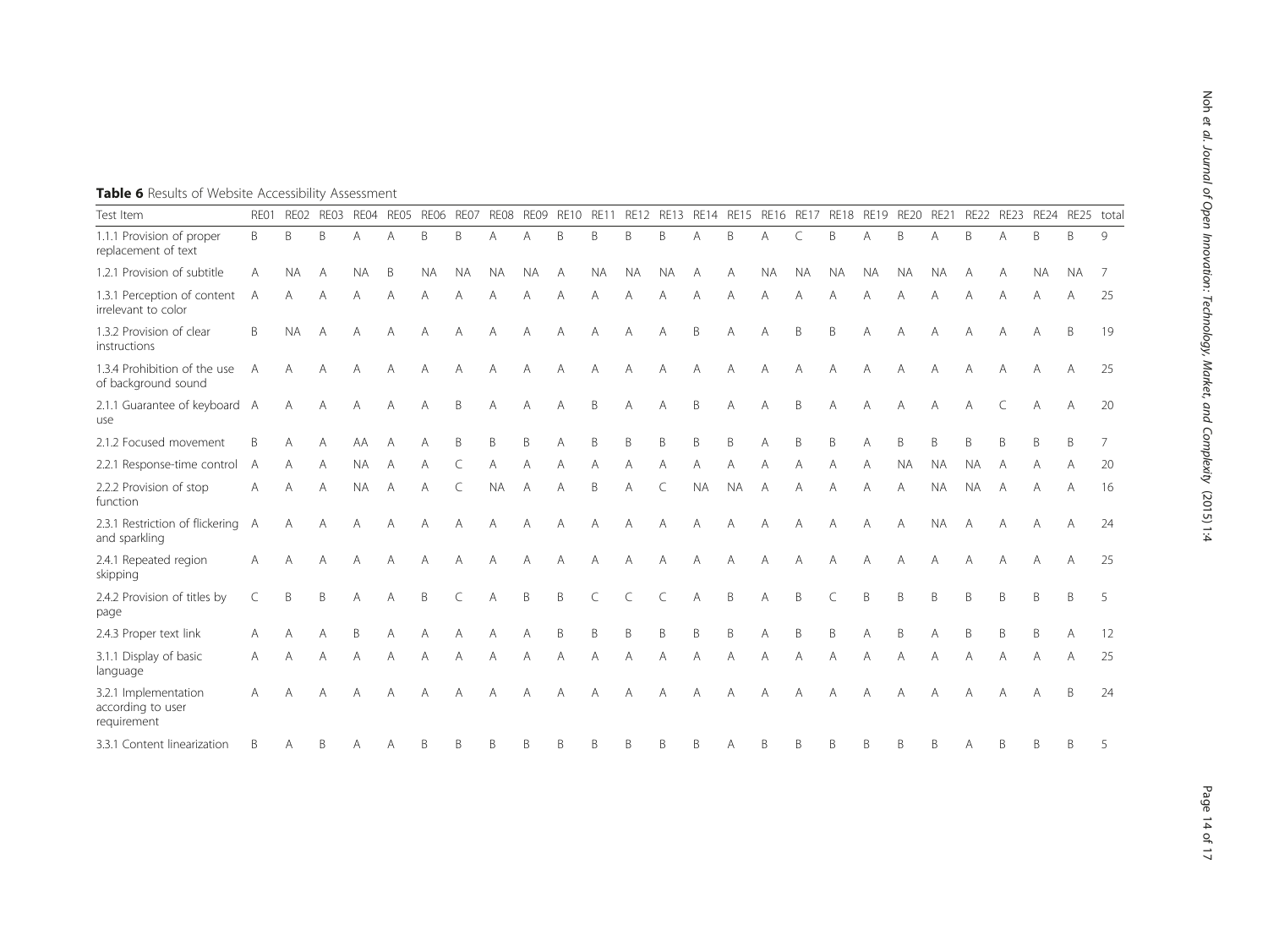|                                                                 | <b>Table 6</b> Results of Website Accessibility Assessment (Continued) |  |  |  |  |  |  |  |  |  |  |  |  |  |  |  |                               |  |  |           |  |
|-----------------------------------------------------------------|------------------------------------------------------------------------|--|--|--|--|--|--|--|--|--|--|--|--|--|--|--|-------------------------------|--|--|-----------|--|
| 3.3.2 Table configuration C C C C B B C B C B B B B B B A B B B |                                                                        |  |  |  |  |  |  |  |  |  |  |  |  |  |  |  | $\overline{B}$ $\overline{B}$ |  |  | B B B B 1 |  |
| 3.4.1 Label provision                                           |                                                                        |  |  |  |  |  |  |  |  |  |  |  |  |  |  |  |                               |  |  |           |  |
| error                                                           |                                                                        |  |  |  |  |  |  |  |  |  |  |  |  |  |  |  |                               |  |  |           |  |
| 4.1.2 web application<br>accessibility compliance               |                                                                        |  |  |  |  |  |  |  |  |  |  |  |  |  |  |  |                               |  |  |           |  |

A: Accessibility guidelines are complied with; B: Accessibility guidelines are mostly complied with, but not in complete extent; C: Accessibility guidelines are not complied with; NA: Not measurable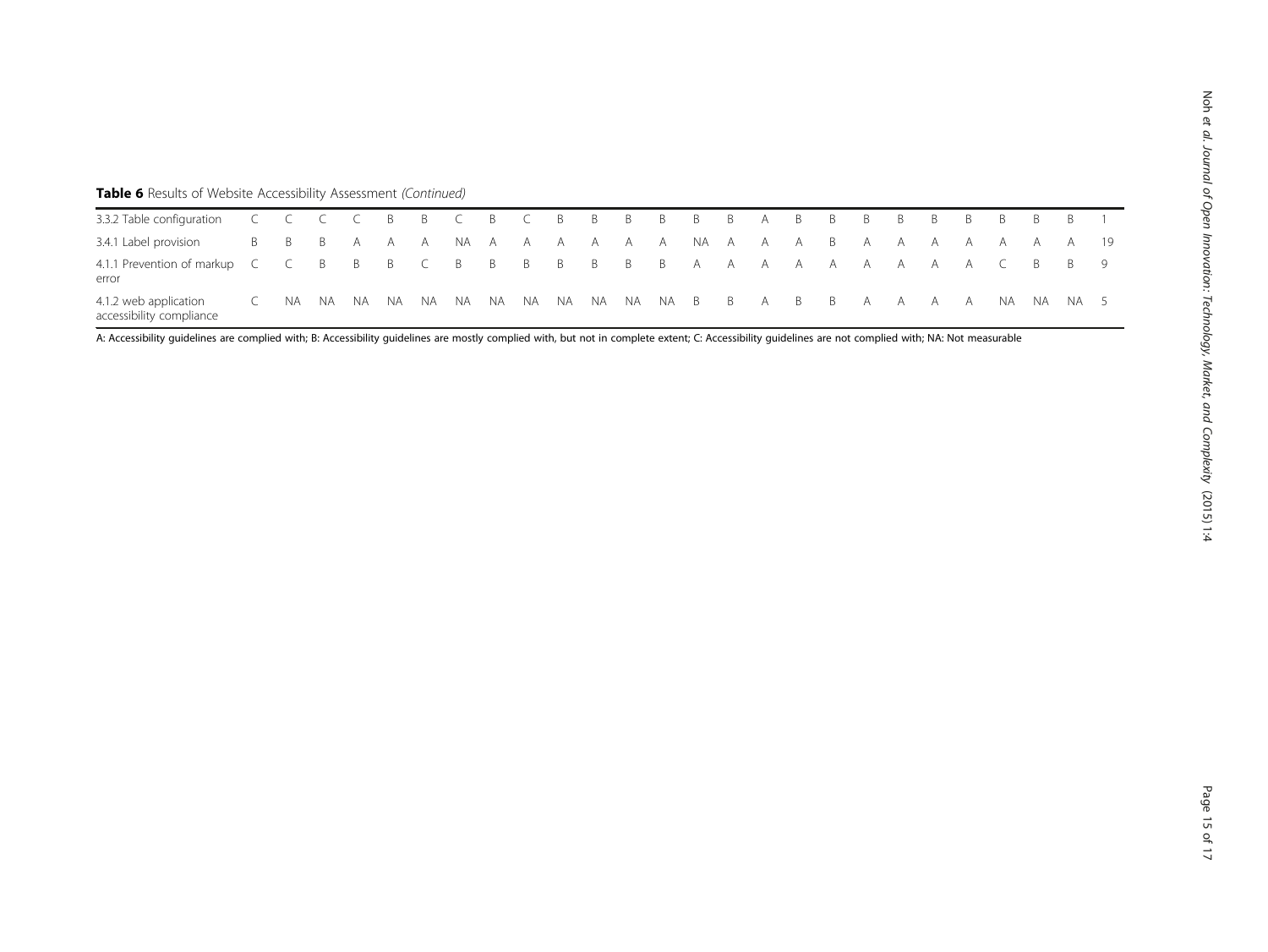<span id="page-15-0"></span>web standard content management system is a core engine of a home page. On the other hand, template coding is similar to a mold. Thus, web accessibility, mobile home page, search and PR optimization, coding optimization, etc., should also be considered in entering the contents.

Third, it is necessary to understand and solve the present system's problem that access is only possible under a special operating system and a browser. If the web accessibility guidelines are complied with, accessibility to web contents will be guaranteed, no matter what information device a user may use under any information technology environment.

What makes a website accessible can be simple or complicated, depending on factors such as content type, size and complexity of a site, as well as the development tools and environment. Many accessibility functions are easily satisfied if they are planned at the initial stage of the development or during the redesign of a website In particular, in the case of sites that include a special type of contents, such as multimedia and sites where "coding" is improperly created in standard XHTML markup from the beginning, considerable efforts may be required.

To enhance the website accessibility of Korean websites, it is necessary to investigate actual conditions, conduct professional education, hold seminars, establish standards, expand related technology research, foster experts, and reform laws and institutions for perception enhancement. Public institutions should not see web accessibility compliance as only mandatory; rather, they should actively utilize it for the PR and marketing of institutions as a preemptive measure. Furthermore, web accessibility compliance will be able to produce the effects that are useful in strengthening our global competitiveness.

### Endnote

<sup>1</sup>Assistive devices refer to screen readers, screen enlargement programs, etc., which disabled people and elderly people use as tools to utilize computers or the internet.

#### Authors' contributions

ESJ and YBY participated in the design of the study. KRN, SJM, and MBK performed the website assessment and drafted the manuscript. ESJ, KRN, and SJM coordinated the paper. All authors read and approved the final manuscript.

#### Competing interests

The authors declare that they have no competing interests.

#### Author details

<sup>1</sup>Future Information Research Center, Korea Institute of Science and Technology Information, 66, Hoegi-ro, Dongdaemun-gu, Seoul (130-741), South Korea. <sup>2</sup>SMEs Support Center, Korea Institute of Science and Technology Information, 66, Hoegi-ro, Dongdaemun-gu, Seoul (130-741), South Korea. <sup>3</sup>Business Development, Penguinsoft Co., Ltd., 235-2, Guro3 Dong, Guro Gu, Seoul (152-740), South Korea. <sup>4</sup>Online Business, Penguinsoft Co., Ltd., 235-2, Guro3 Dong, Guro Gu, Seoul (130-741), South Korea.

#### Received: 1 March 2015 Accepted: 31 May 2015 Published online: 26 August 2015

#### References

- Chesbrough H, Vanhauverbeke W, West J. Open Innovation: Researching a New Paradigm. New York: Oxford University Press; 2006.
- Hoover SJ. IT Professionals' Response to Adoption and Implementation of Innovations in the Workplace: Incorporating Accessibility Features into Information Technology for End Users with Disabilities, Doctoral dissertation, The University of Minnesota; 2003.

Hyun J, Choi D-j. Trend of foreign policy on Web accessibility and our counter plan. Digital Policy Res. 2003;1(1).

Hyun J-h, Kim B-c. Current situation of Web accessibility compliance of domestic internet banking sites. Korea IT Serv Soc J. 2008;7(2):77–93.